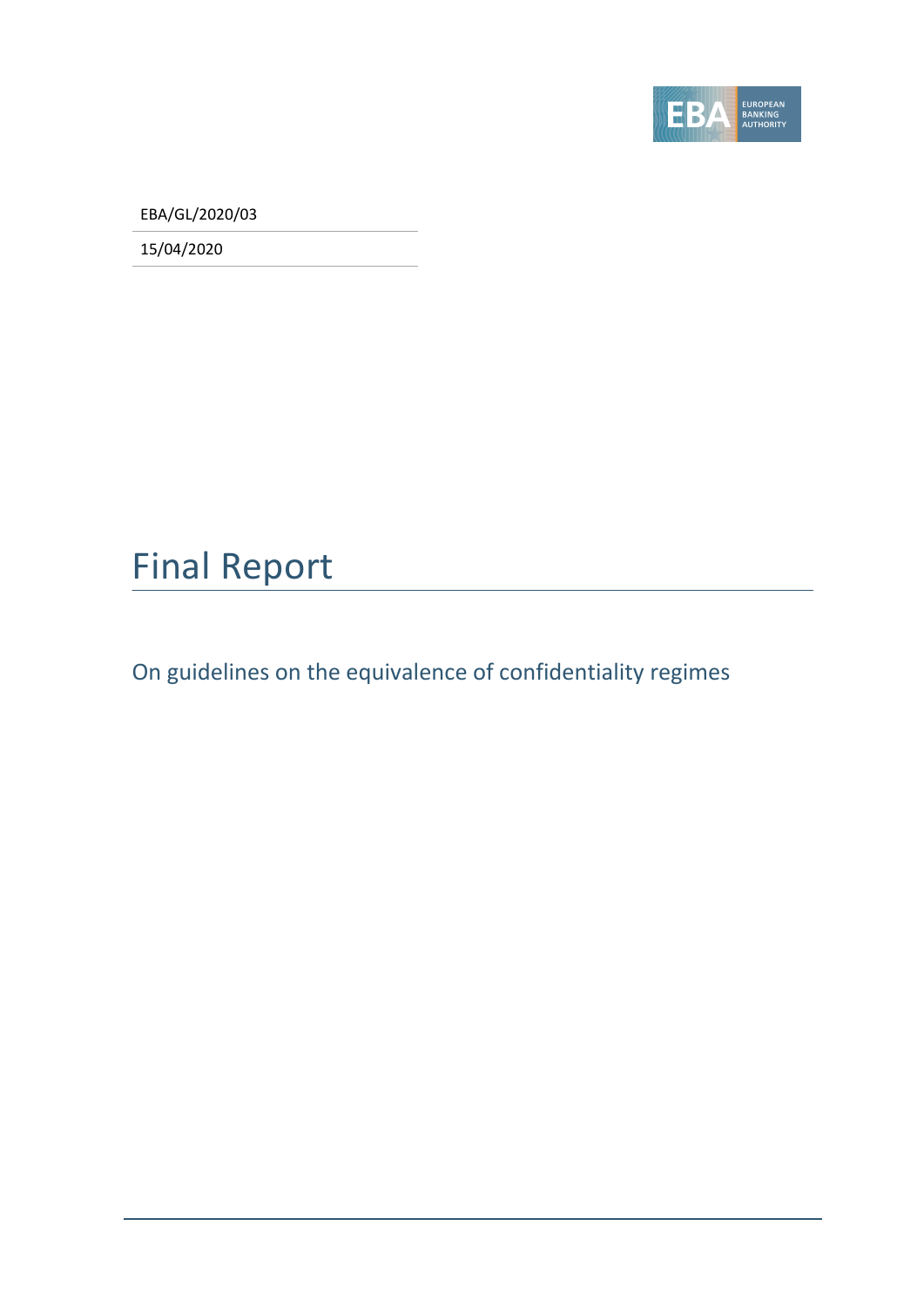

### **Contents**

|     | 1. Executive Summary                         | 3  |
|-----|----------------------------------------------|----|
|     | 2. Background and rationale                  | 4  |
|     | 3. Guidelines                                | 5  |
|     | 5. Accompanying documents                    | 11 |
| 5.1 | Views of the Banking Stakeholder Group (BSG) | 11 |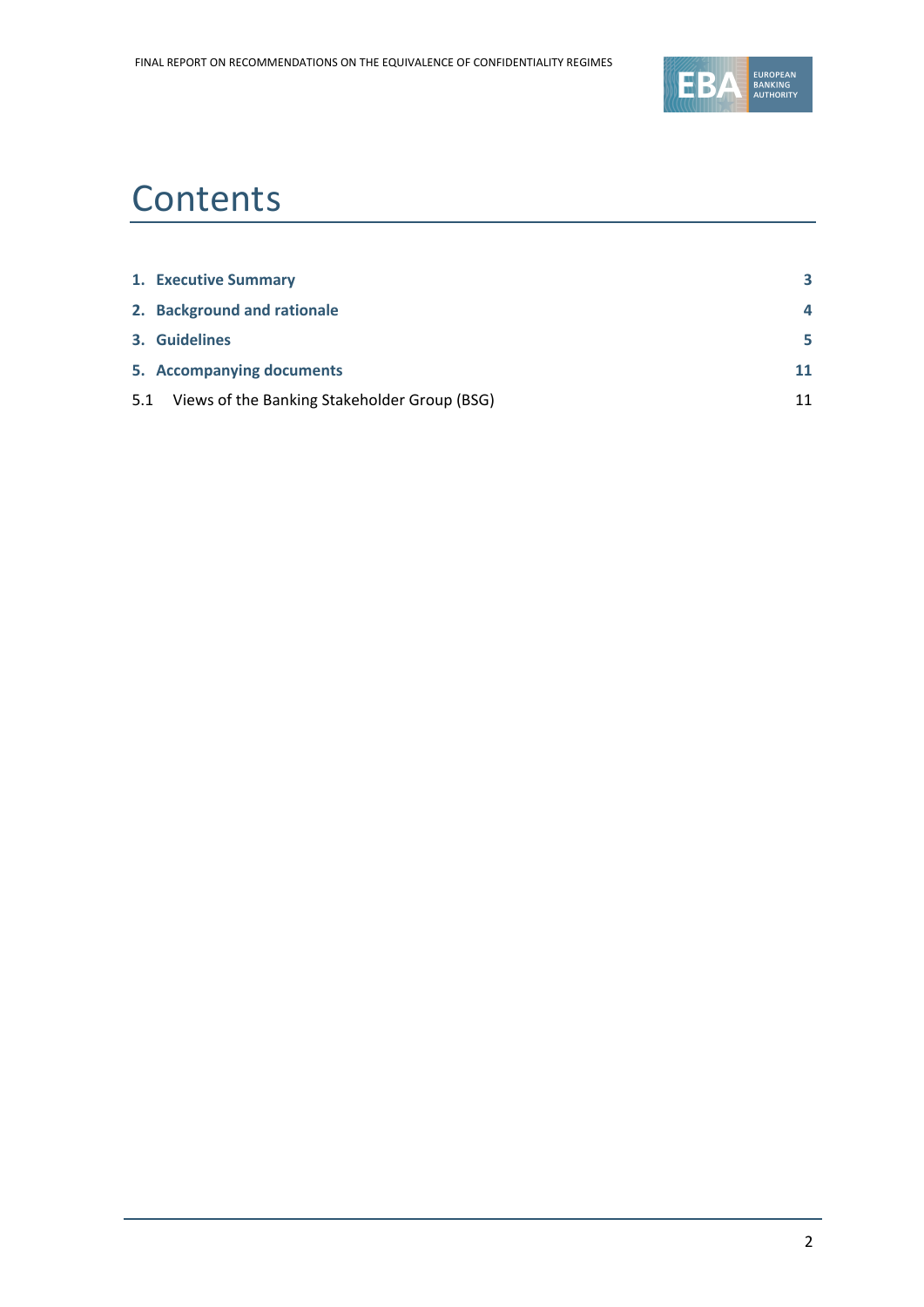

### <span id="page-2-0"></span>1. Executive Summary

The EBA has assessed confidentiality regimes of third countries with respect to Article 116 (6) CRD. The results were published in a first set of Recommendations in 2015, which were amended in December 2017, June 2018, and November 2018 to include other third-country authorities that were assessed as equivalent. As the assessment is an ongoing process, and the EBA has since then completed the assessment of a further set of authorities, the outcomes of these new assessments are reflected in these guidelines which amend the Recommendations of 2015.

#### Next steps

The guidelines will be translated into the official EU languages and published on the EBA website. The deadline for competent authorities to report whether they comply with the guidelines will be two months after the publication of the translations. The guidelines will apply from 16/04/2020.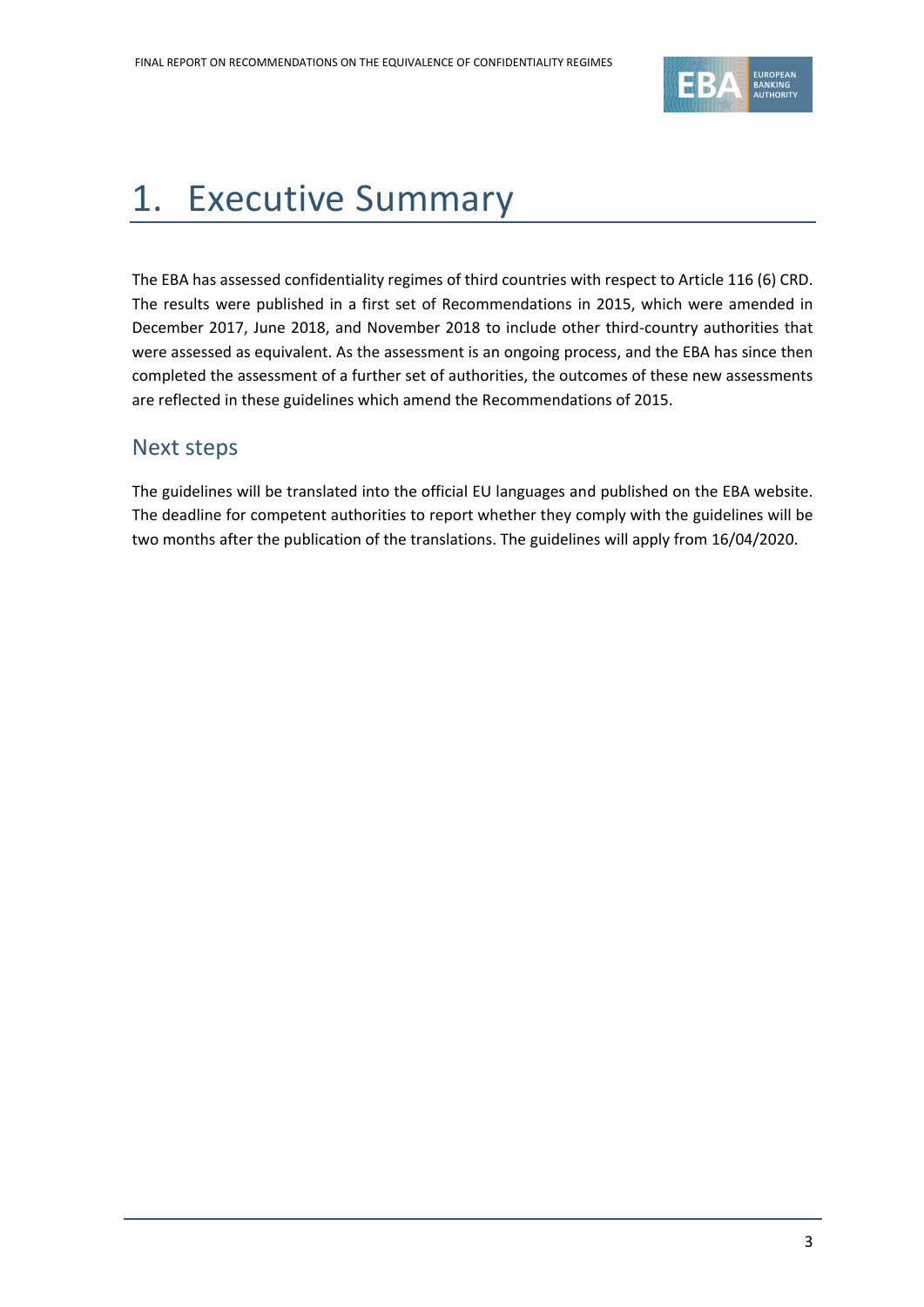

# <span id="page-3-0"></span>2. Background and rationale

Article 116(6) of the Capital Requirements Directive provides the following:

'*The competent authorities responsible for the supervision of subsidiaries of an EU parent institution or an EU parent financial holding company or EU parent mixed financial holding company and the competent authorities of a host Member State where significant branches as referred to in Article 51 are established, ESCB central banks as appropriate, and third countries' supervisory authorities where appropriate and subject to confidentiality requirements that are equivalent, in the opinion of all competent authorities, to the requirements under Chapter 1, Section II of this Directive and where applicable, Articles 54 and 58 of Directive 2004/39/EC, may participate in colleges of supervisors*.'

The EBA shall, under Article 21 of the EBA Regulation, promote the efficient, effective and consistent functioning of the colleges of supervisors and foster consistent application of European Union law within the colleges of supervisors. For that purpose, and in accordance with paragraph 3 of Article 21 of the EBA Regulation, the EBA may exercise its powers, in particular to issue guidelines and recommendations in accordance with Article 16 of the EBA Regulation and to promote convergence in supervisory functioning and best practices adopted by the colleges of supervisors. Furthermore, the EBA shall provide assistance, in accordance with Article 33 of the EBA Regulation, on equivalence issues.

With the authorities included in these amending guidelines, the EBA has proceeded to perform its assessment to evaluate the professional secrecy and confidentiality regimes applicable to thirdcountry supervisory authorities. These assessments will also be continued in the future.

These Amending Recommendations are issued on the basis of Article 16 of the EBA Regulation and are aimed at informing the opinion of the competent authorities, as referred to in Article 116(6) of the Capital Requirements Directive. The EBA expects to receive confirmation of the competent authorities' compliance or of their intention to comply irrespective of whether an actual case of college participation exists.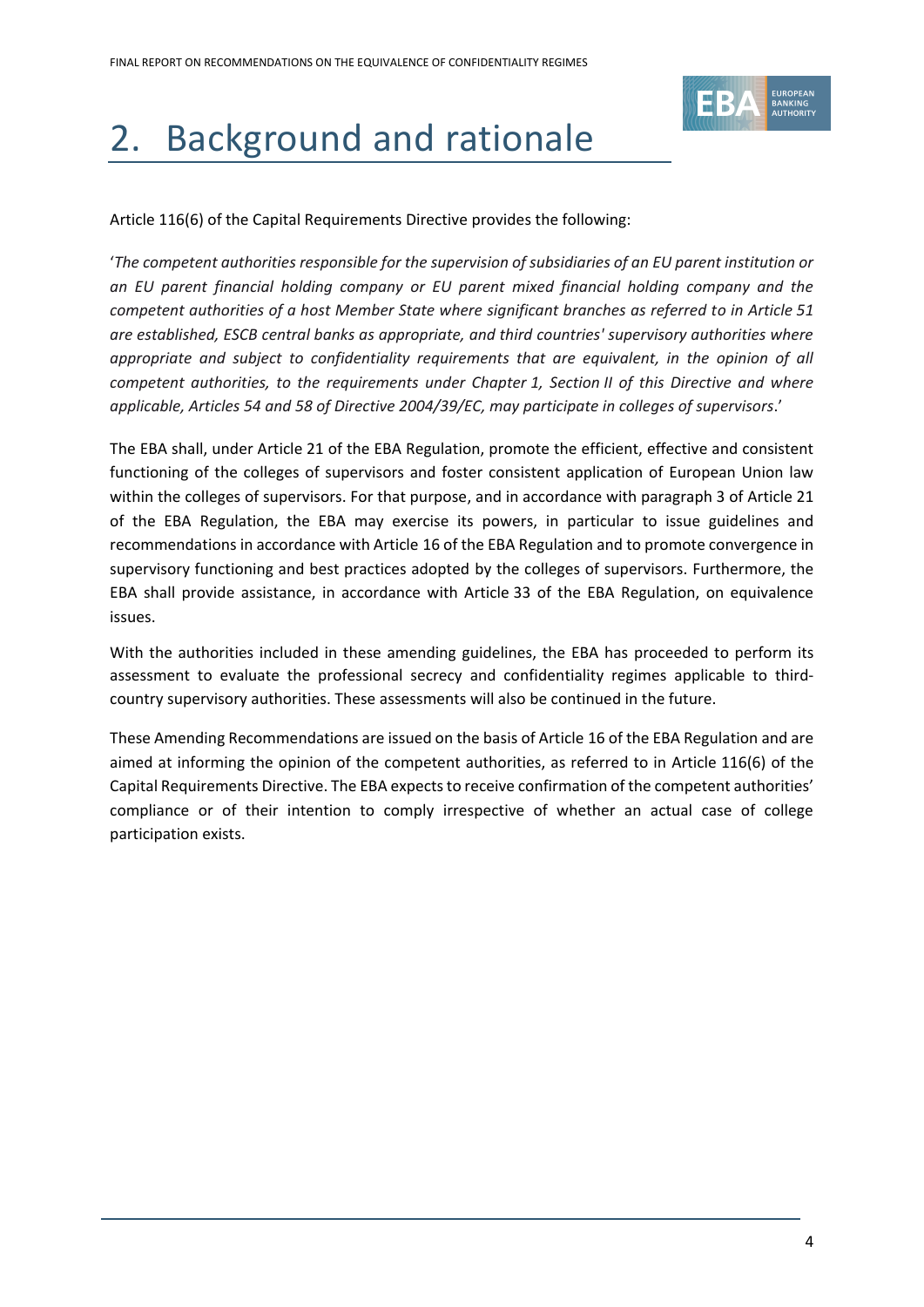

### <span id="page-4-0"></span>3. Guidelines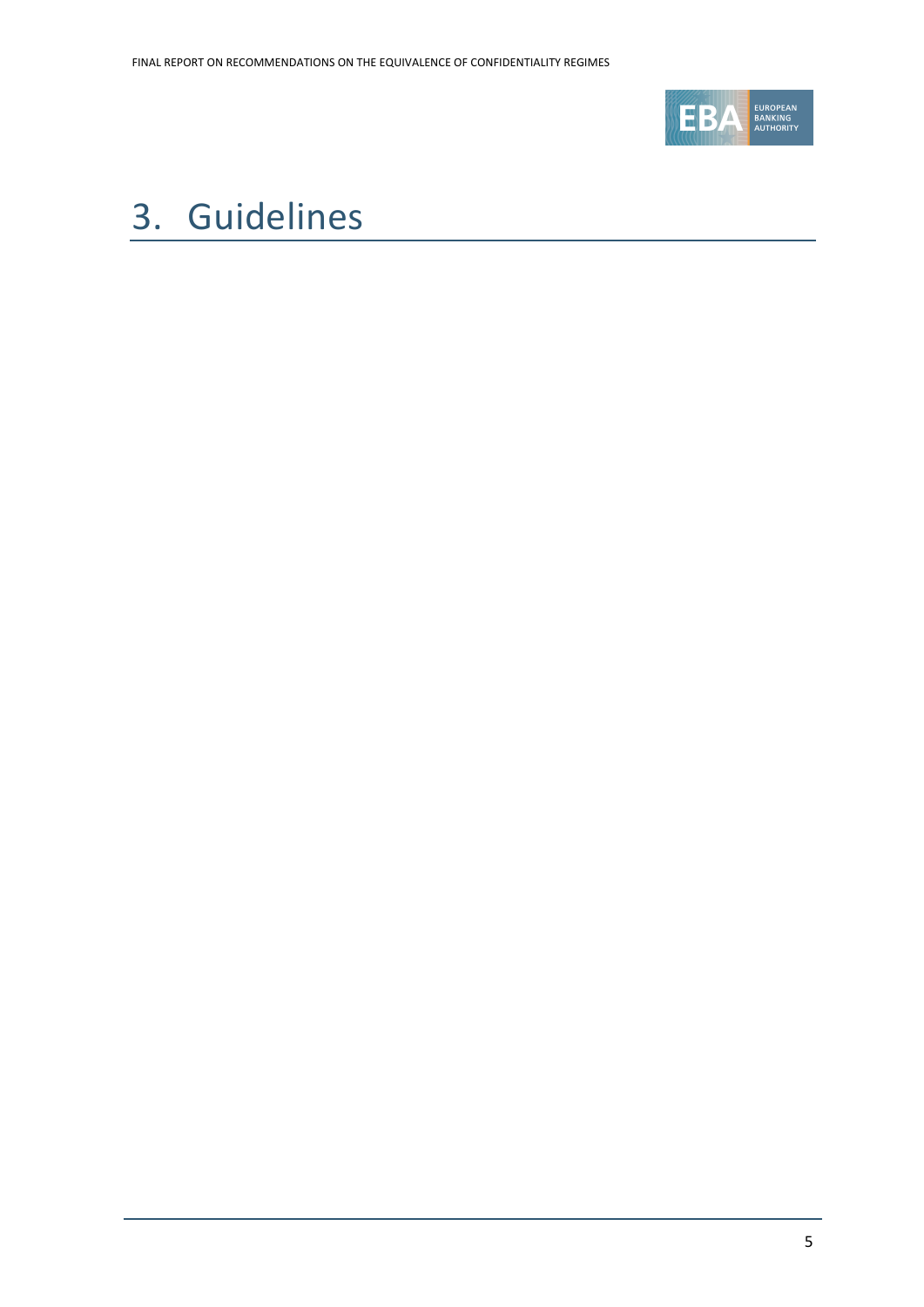

EBA/GL/2020/03

15/04/2020

## Guidelines amending Recommendations EBA/REC/2015/01

## on the equivalence of confidentiality regimes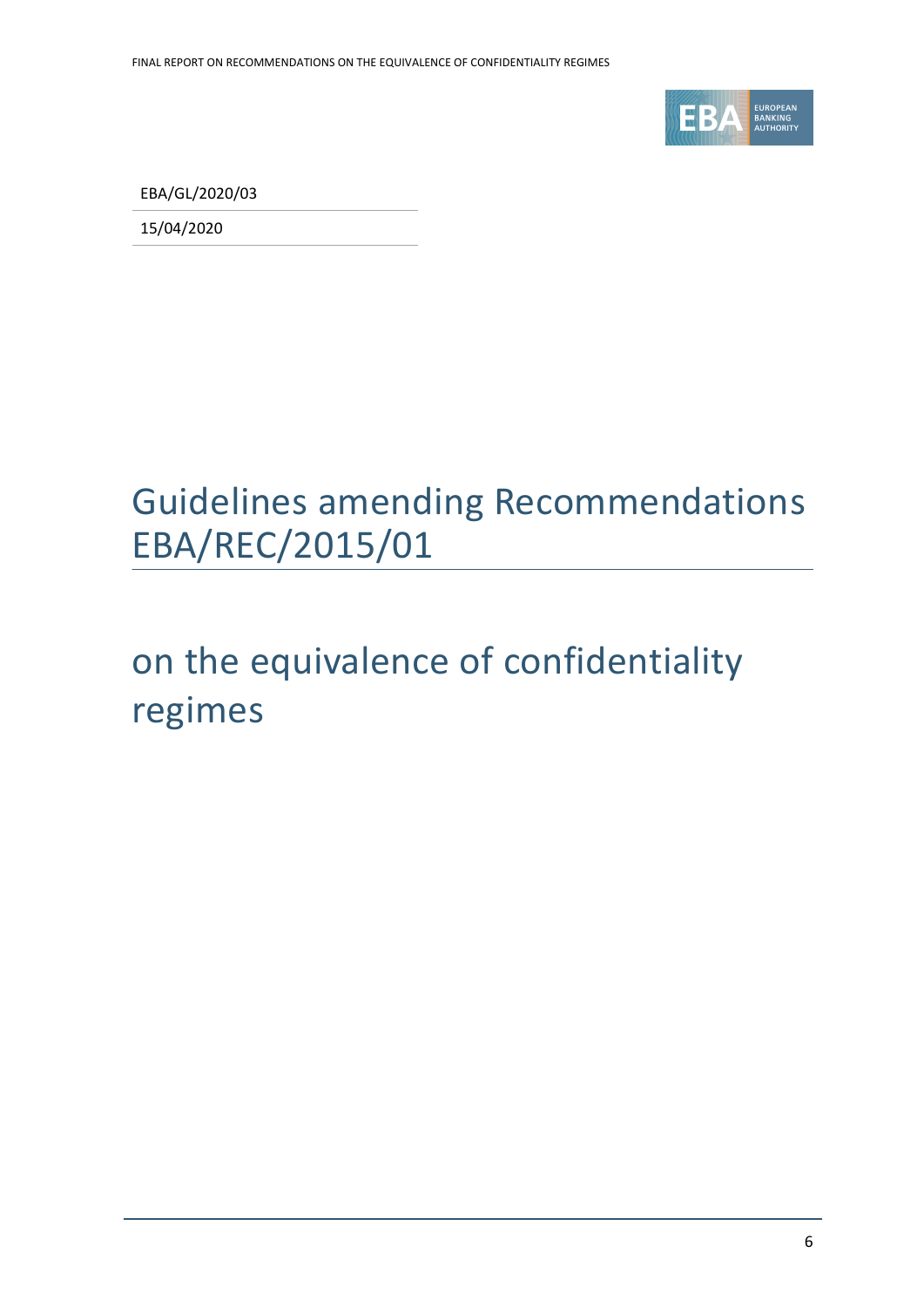

### 1. Compliance and reporting obligations

#### Status of these guidelines

- 1. This document contains guidelines issued pursuant to Article 16 of Regulation (EU) No  $1093/2010<sup>1</sup>$ . In accordance with Article 16(3) of Regulation (EU) No 1093/2010, competent authorities and financial institutions must make every effort to comply with the guidelines.
- 2. Guidelines set the EBA view of appropriate supervisory practices within the European System of Financial Supervision or of how Union law should be applied in a particular area. Competent authorities as defined in Article 4(2) of Regulation (EU) No 1093/2010 to whom guidelines apply should comply by incorporating them into their practices as appropriate (e.g. by amending their legal framework or their supervisory processes), including where guidelines are directed primarily at institutions.

#### Reporting requirements

 $\overline{a}$ 

- 3. According to Article 16(3) of Regulation (EU) No 1093/2010, competent authorities must notify the EBA as to whether they comply or intend to comply with these guidelines, or otherwise with reasons for non-compliance, by ([dd.mm.yyyy]). In the absence of any notification by this deadline, competent authorities will be considered by the EBA to be non-compliant. Notifications should be sent by submitting the form available on the EBA website with the reference 'EBA/GL/2020/03'. Notifications should be submitted by persons with appropriate authority to report compliance on behalf of their competent authorities. Any change in the status of compliance must also be reported to EBA.
- 4. Notifications will be published on the EBA website, in line with Article 16(3).

 $^1$  Regulation (EU) No 1093/2010 of the European Parliament and of the Council of 24 November 2010 establishing a European Supervisory Authority (European Banking Authority), amending Decision No 716/2009/EC and repealing Commission Decision 2009/78/EC, (OJ L 331, 15.12.2010, p.12).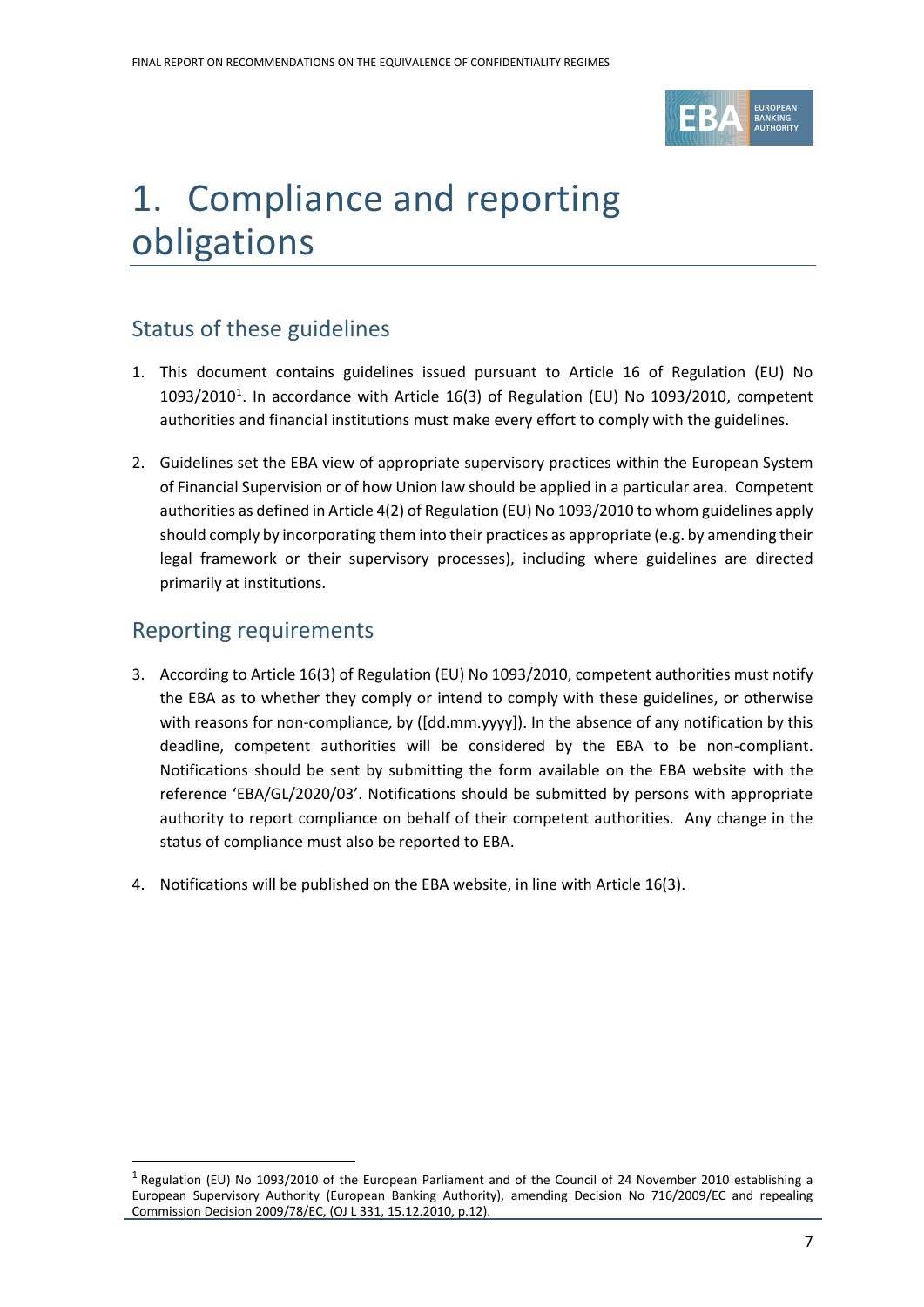

### 2. Addressees

5. These guidelines are addressed to competent authorities as defined in point i) of Article 4(2) of Regulation (EU) No 1093/2010.

## 3. Implementation

#### Date of application

6. These guidelines apply from 16/04/2020.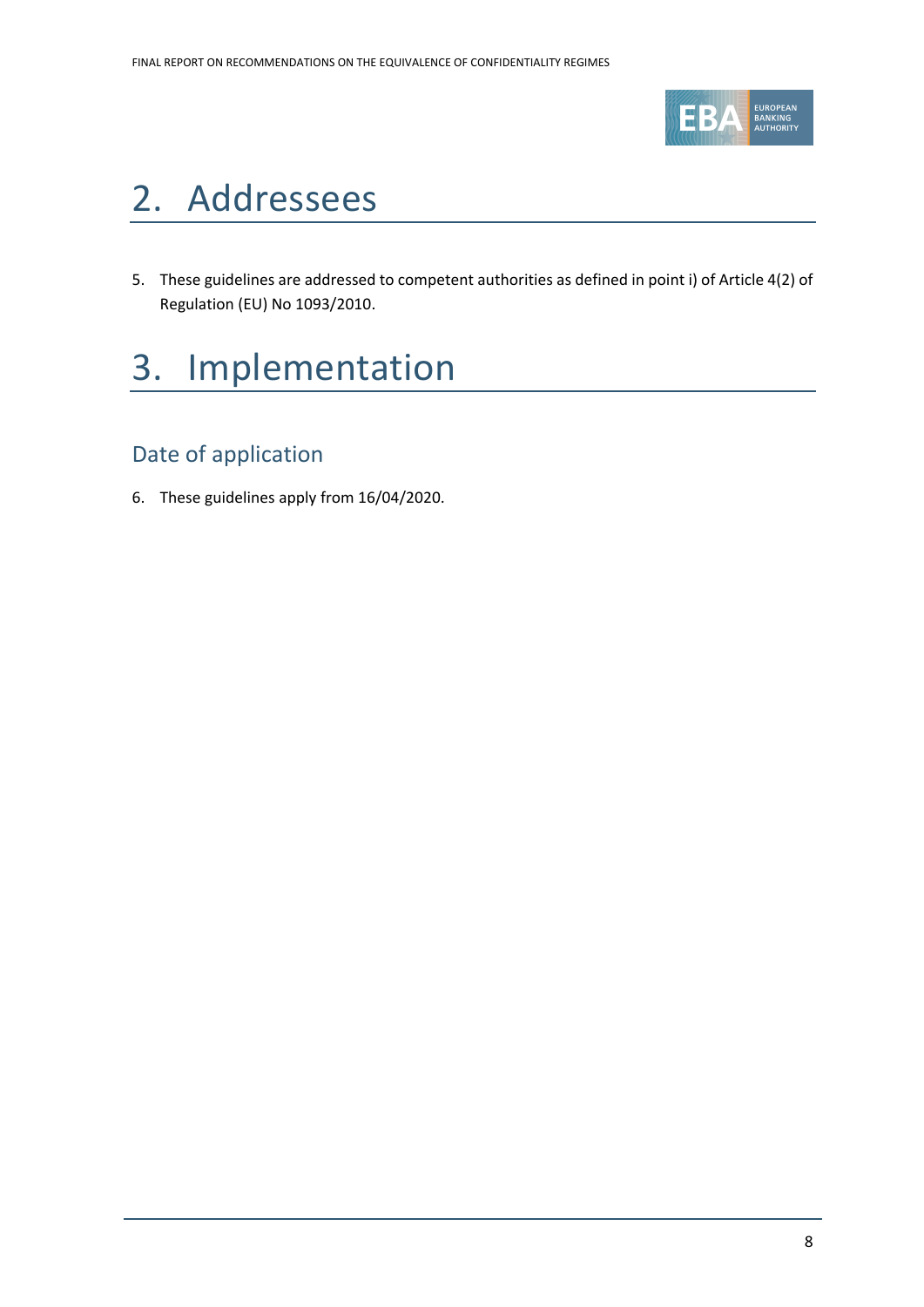

### 4. Amendments

7. Recommendations EBA/REC/2015/01 on the equivalence of confidentiality regimes are amended as follows:

a) The title is replaced by the following:

'Guidelines on Equivalence of Confidentiality Regime'

b) The following row is added to the Annex "Table of authorities assessed and equivalence assessment performed":

| <b>AUTHORITY</b><br><b>ASSESSED</b> | <b>PRINCIPLE 1:</b><br><b>NOTION</b><br><b>OF</b><br><b>CONFIDENTIAL</b><br><b>INFORMATION</b> | <b>PRINCIPLE 2:</b><br><b>PROFESSIONAL</b><br><b>SECRECY</b><br><b>REQUIREMENTS</b> | <b>PRINCIPLE 3:</b><br><b>RESTRICTIONS ON THE</b><br><b>USE OF CONFIDENTIAL</b><br><b>INFORMATION</b> | <b>PRINCIPLE 4:</b><br><b>RESTRICTIONS</b><br>ON<br><b>FURTHER DISCLOSURE</b><br><b>CONFIDENTIAL</b><br>ΟF<br><b>INFORMATION</b> | <b>ADDITIONAL</b><br><b>INFORMATION FOR</b><br><b>CONSIDERATION:</b><br><b>BREACH</b><br><b>OF</b><br><b>PROFESSIONAL</b><br><b>SECRECY</b><br>- OTHER<br><b>REQUIREMENTS ON</b><br><b>CONFIDENTIAL</b><br><b>INFORMATION</b><br><b>DISCLOSURE</b> | <b>OVERALL</b><br><b>ASSESSMENT</b> |
|-------------------------------------|------------------------------------------------------------------------------------------------|-------------------------------------------------------------------------------------|-------------------------------------------------------------------------------------------------------|----------------------------------------------------------------------------------------------------------------------------------|----------------------------------------------------------------------------------------------------------------------------------------------------------------------------------------------------------------------------------------------------|-------------------------------------|
| <b>USA</b>                          |                                                                                                | $\mathbf{M}$ and $\mathbf{M}$<br><b>Nicess</b>                                      | Dublin Alexandra Depliton Louis                                                                       | New York Banking Law,<br>paragraph 36.10                                                                                         |                                                                                                                                                                                                                                                    |                                     |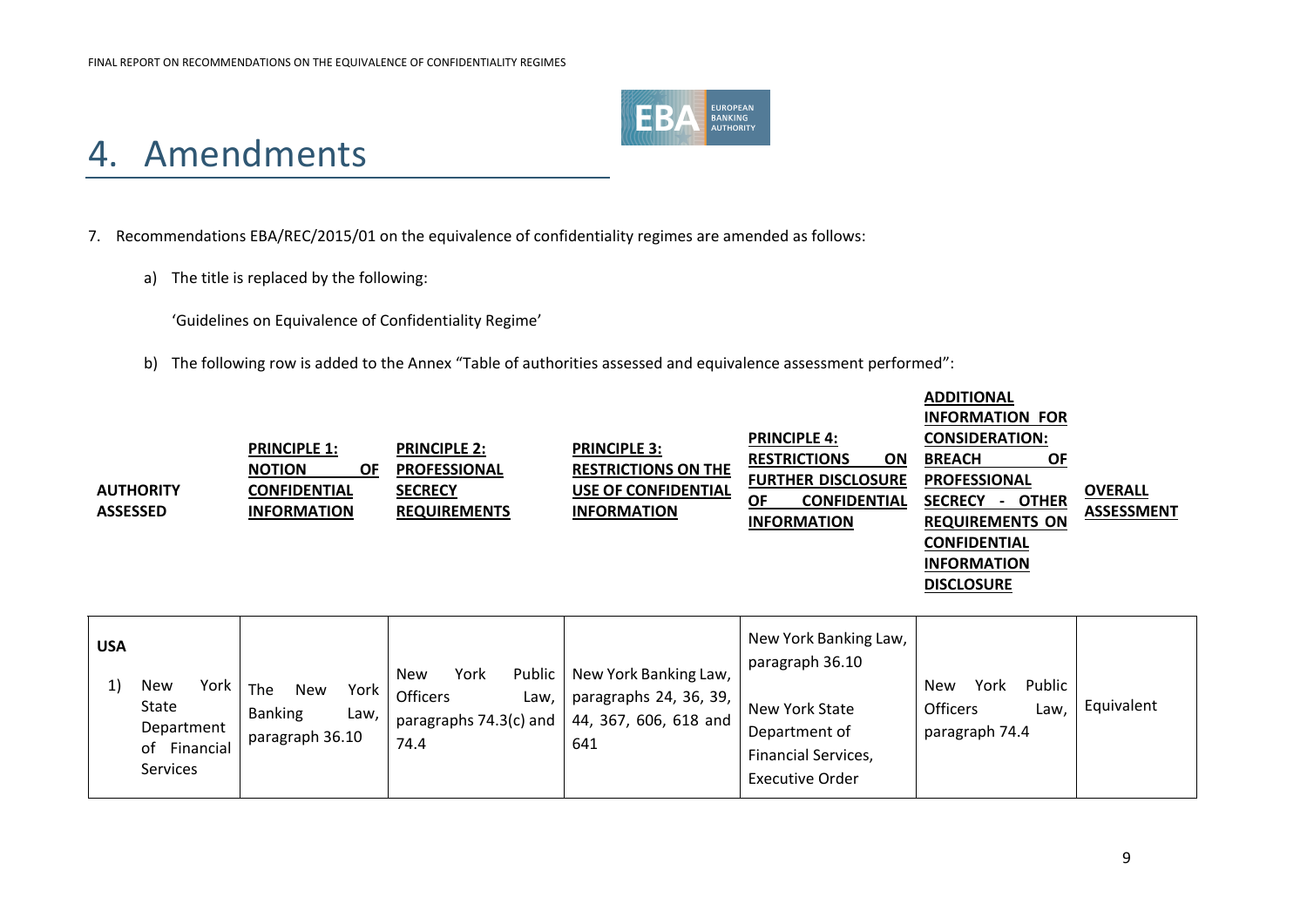

| \\\!!!!!!!   |  |  |  |  |  |  |  |
|--------------|--|--|--|--|--|--|--|
| https://ww   |  |  |  |  |  |  |  |
| w.dfs.ny.gov |  |  |  |  |  |  |  |
|              |  |  |  |  |  |  |  |